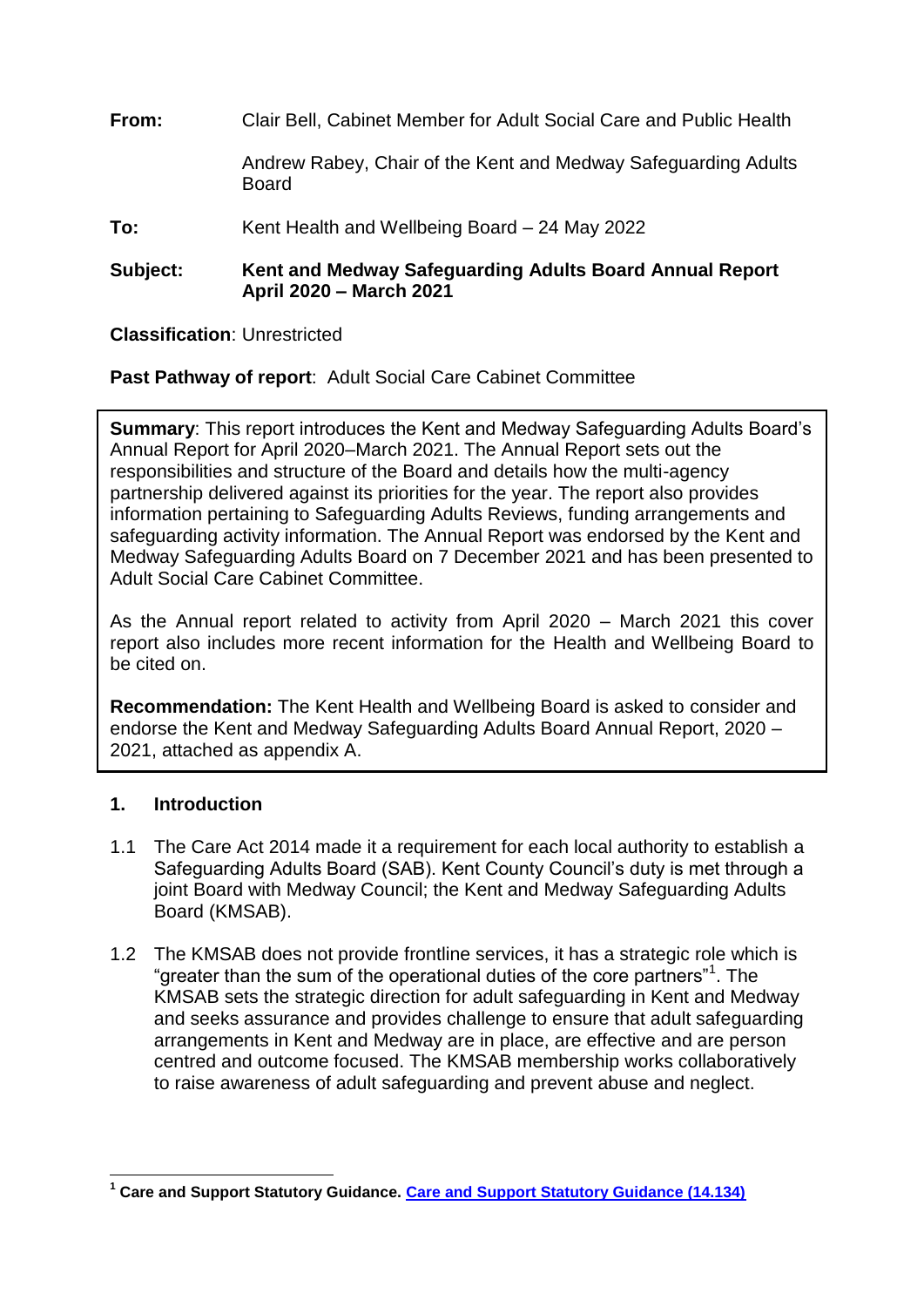- 1.3 Under the Care Act 2014, the KMSAB has three core duties, it must:
	- o Publish a strategic plan to set out how it will meet its main objectives and what members will do to achieve this. The KMSAB Strategic Plan is available on the link below: <https://kmsab.org.uk/p/about-kmsab-1/annual-report-and-strategic-plan-1>
	- o Publish an Annual Report detailing what the Board has done during the year to achieve its main objectives and implement its Strategic Plan, and what each member has done to implement the strategy, as well as detailing the findings of any Safeguarding Adults Reviews and subsequent actions.
	- o Conduct any [Safeguarding Adults Review](https://kmsab.org.uk/p/about-kmsab-1/safeguarding-adult-reviews) in accordance with Section 44 of the Care Act.

1.4 The Care Act 2014 states that, once the Annual Report is published, it must be submitted to:

- the Chief Executive (where one is in situ) and Leader of the Council;
- the local Police and Crime Commissioner and Chief Constable:
- the local Healthwatch; and
- the Chair of the Health and Wellbeing Board.
- 1.5 The supporting statutory guidance states that "it is expected that those organisations will fully consider the contents of the report and how they can improve their contributions to both safeguarding throughout their own organisation and to the joint work of the Board". As such, this report presents the 2020 - 2021 Annual Report to Kent County Council's Adult Social Care Cabinet Committee.

#### **2. KMSAB Annual Report 2020 – 2021**

- 2.1 The Annual Report details how the Board delivered against its strategic priorities of 'prevention', 'awareness' and 'quality' during 2020 – 2021. Some of the key achievements during the reporting period include:
	- The Board's Business Unit developed and promoted a Coronavirus advice section on its website, providing a central repository and to share relevant information, advice, support and guidance in relation to adult safeguarding and the COVID pandemic. Key messages were also shared through the Board's newsletter.
	- The Board's multiagency training programme was adapted so it could be delivered through a video conferencing platform, rather than classroom based. For the seven-month timeframe from September 2020 to the end of March 2021 a total of 51 training workshops took place with 576 delegates participating. The training was closely aligned to the Board's priorities and learning from safeguarding adult reviews. Feedback from delegates presented a positive picture in relation to the quality of training, increase in knowledge and how learning is embedded into practice.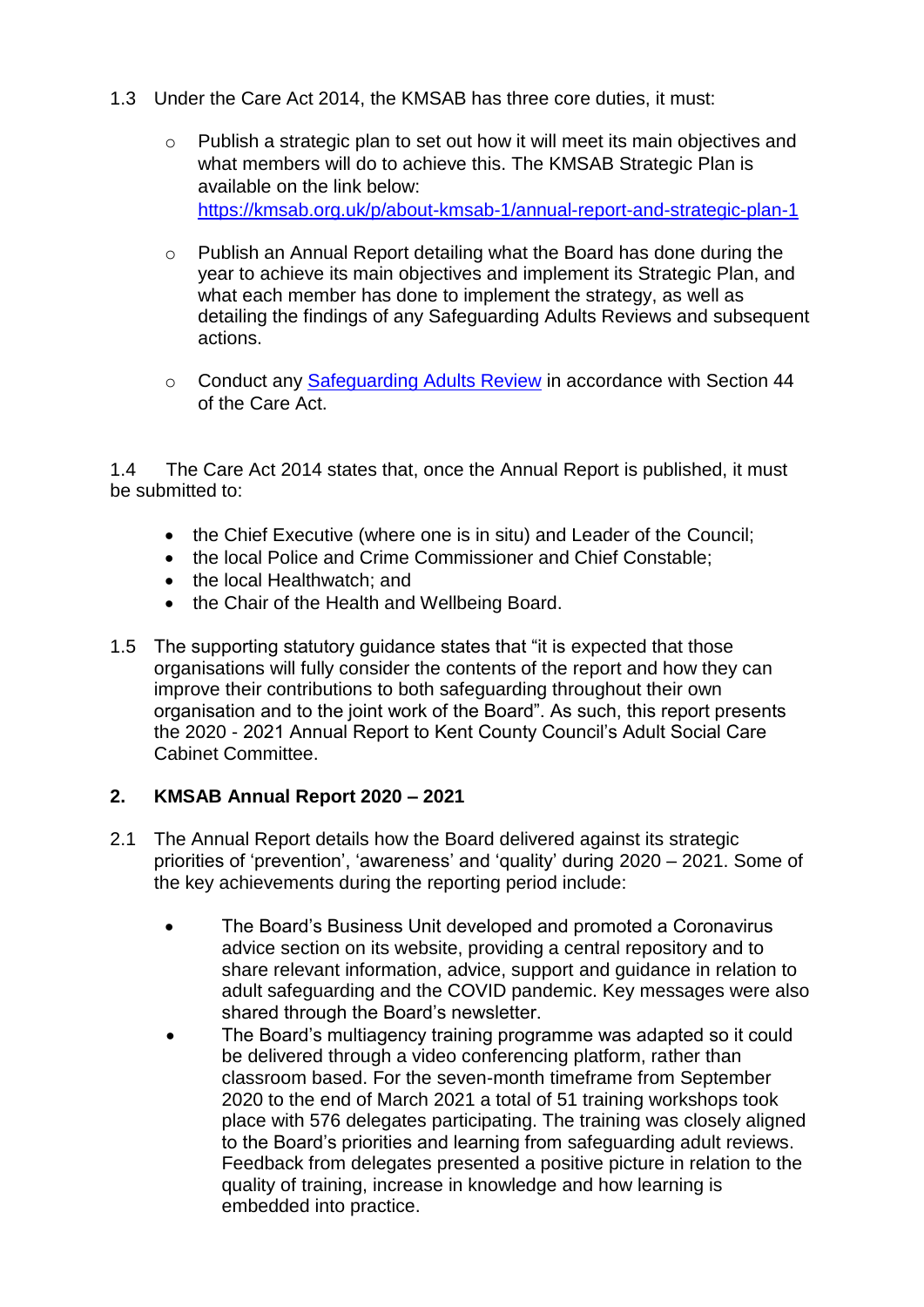- In response to the learning gained from ongoing Safeguarding Adults Reviews (SARs), the Practice, Policy and Procedures Working Group strengthened the ["Kent and Medway multi-agency resolving](https://kmsab.org.uk/assets/1/final_kent_and_medway_escalation_policy_nov_2020_-_accessibility_checked_26.11.2020.pdf) practitioner [differences; escalation policy for referrals and adult safeguarding](https://kmsab.org.uk/assets/1/final_kent_and_medway_escalation_policy_nov_2020_-_accessibility_checked_26.11.2020.pdf)**"** document to cover differences of opinion when agencies are referring clients between each other. It emphasised that, in situations where the escalation process is required, the agency making the original referral should maintain case oversight until resolution is agreed.
- It is a requirement of the [Care and Support Statutory Guidance](https://www.gov.uk/government/publications/care-act-statutory-guidance/care-and-support-statutory-guidance) that all relevant Safeguarding Adults Board (SAB) partners must have policies and procedures, in line with those of Safeguarding Adults Boards, for responding to concerns against any person who works with adults, in either a paid or unpaid capacity, in positions of trust. Previously the Board's main policy document included a section on this, however due to changes in working practices and to offer more guidance for all agencies, the Board developed a stand-alone policy ['Managing](https://kmsab.org.uk/assets/1/final_july_2020_kmsab_pipot_policy_-_accessibility_checked_09.11.2020.pdf)  [Concerns around People in Positions of Trust \(PiPoT\)'](https://kmsab.org.uk/assets/1/final_july_2020_kmsab_pipot_policy_-_accessibility_checked_09.11.2020.pdf) to set out agencies' responsibilities.
- Kent and Medway Safeguarding Adults Board members chose to align with the national safeguarding adults awareness week, established by the [Ann Craft Trust.](https://www.anncrafttrust.org/) The purpose of the week was to share messages with the public on how to recognise and report abuse and neglect, and to highlight the support and services available for those at risk or experiencing abuse. Unlike previous years, the pandemic response meant that the Board was mainly reliant on social media, such as Twitter and Facebook, to raise awareness. A social media content plan, setting out the messages to be sent by partner agencies' communication teams, was developed and shared.
- The new Kent and Medway Safeguarding Adults Board website was launched as part of safeguarding adults awareness week. This significantly improved the accessibility and availability of Board information, as previously information was on different pages on Kent County Council's website, making it difficult for practitioners and members of the public to find. As at November 2021, the home page had been accessed 494,006 times.
- Two 'virtual' safeguarding adults awareness briefings, hosted by the then Independent Chair of the Board, Deborah Stuart Angus, were held in October 2020. The briefing sessions were aimed at non-partner organisations who work closely with their local communities (e.g. charities, faith organisations, advocacy, businesses). Again, the emphasis was on raising awareness about the types of abuse, channels for reporting concerns, and to encourage agencies, organisations and businesses to evaluate their internal processes to safeguard adults at risk. Case studies were used to generate discussion and to help embed the knowledge shared. The events attracted over 60 attendees and feedback received during and after the event was very positive.
- The Board's main leaflet, which explains how to recognise and report abuse, was translated into the 18 languages most commonly spoken across Kent and Medway, to help all communities raise awareness of the signs of abuse and how to report it. The leaflet is also available in easy read.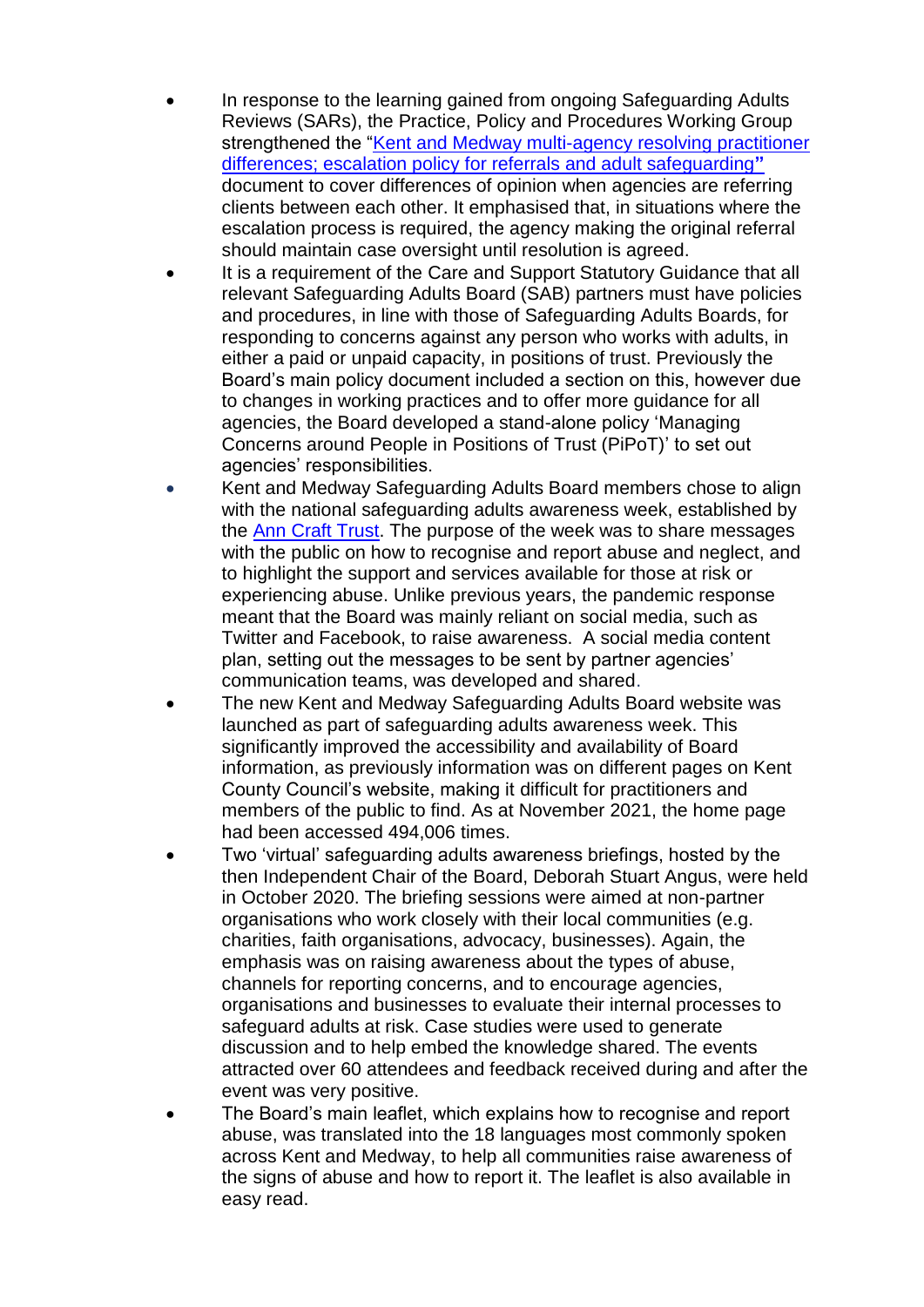- 2.2 Eight safeguarding adults' reviews (SARs) have been published since the last annual report. Further details of the reviews, and learning from these, are set out in section three of the annual report, but in summary priority learning for partner agencies relates to:
	- Legal literacy in particular the application of the Mental Capacity Act and Mental Capacity Assessments for individuals who may have fluctuating capacity.
	- Professional curiosity the capacity and communication skill to explore and understand what is happening rather than making assumptions or accepting things at face value.
	- Making Safeguarding Personal professionals working with adults at risk to ensure that they are making a difference to their lives. Considering, with them, what matters to them so that the interventions are personal and meaningful.
	- Agency collaboration/multiagency working how agencies work together to support adults at risk with complex needs.
- 2.3 In addition, the annual report contains examples of work being undertaken by the Board, and partner agencies, to address other recommendations arising from SARs, including:
	- Exploring the reasons why people may not wish, or feel able to, engage with services.
	- Raising awareness of the escalation policy.
	- Exploring the barriers to the use of the Kent and Medway Multi-agency policy to support people that self-neglect or demonstrate hoarding behaviour.
	- Ensuring that organisations recognise the rights of cares to a carers assessment.
	- Safe discharge from hospitals.

# **3. Recent Activity**

3.1 The KMSAB Annual Report for the period covering April 2021 – March 2022 will be drafted once performance data and updates from partner agencies are available and have been submitted, in summer 2022. However, the Health and Wellbeing Board is asked to note the following recent activity:

# **3.1.1Training**

- 3.1.1.1 Following a successful tender process, DCCi has been commissioned to provide the Board's 2022 -2023 training offer. Training will continue to be delivered by virtual, online sessions. The Board will offer five stand-alone oneday workshops covering:
	- Adult Legal Literacy
	- Collaborative Working, including section 42 enquiries
	- Domestic Abuse
	- Types of Adult Exploitation
	- Self-Neglect and Hoarding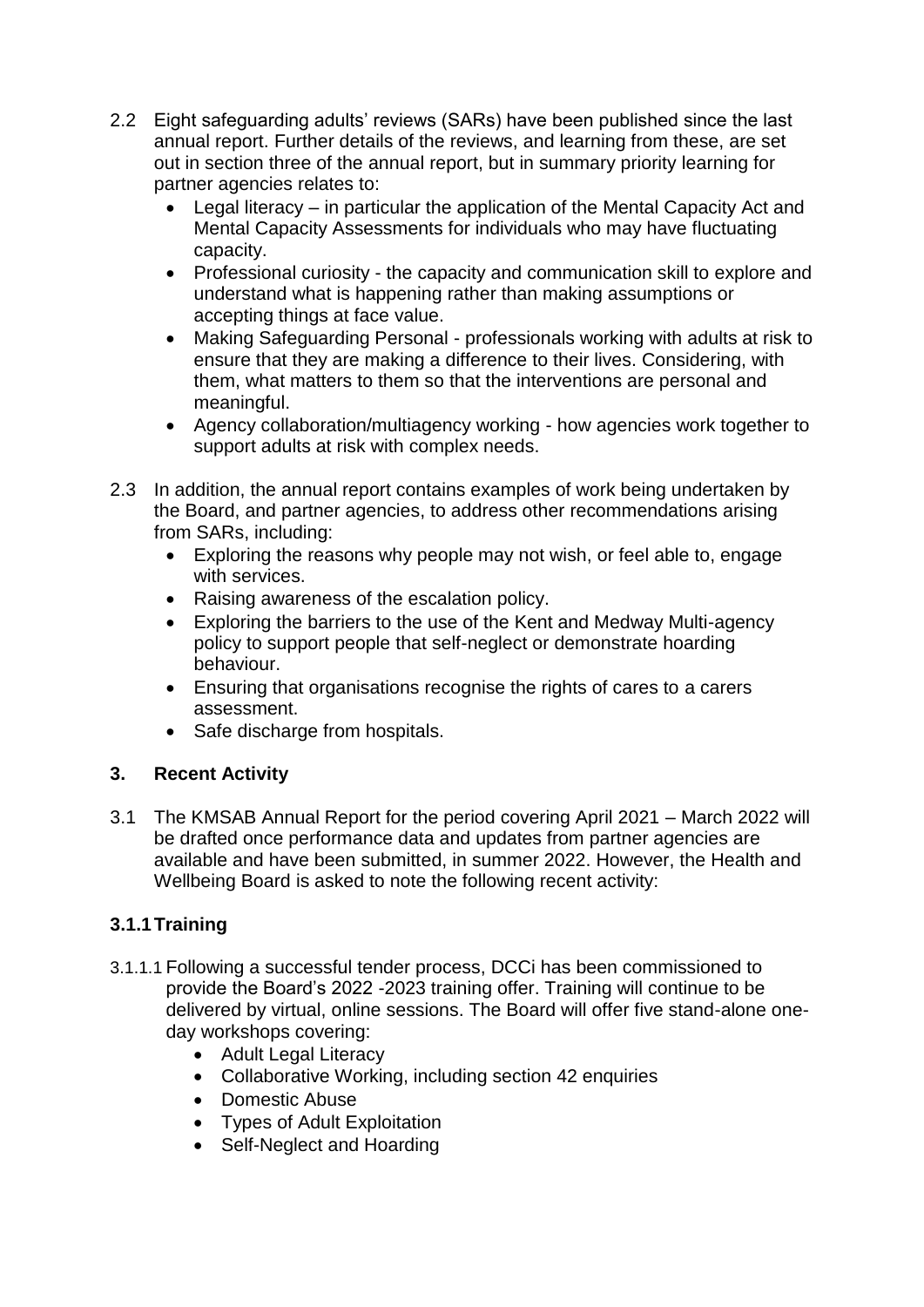- 3.1.1.2 In addition, four quarterly half-day multi-agency learning events for Safeguarding Adults Reviews will be arranged, designed for a wider range of practitioners, to build awareness of best practice and share this across organisations. The first of these sessions will consider complexity around making capacity decisions, using local SAR findings to inform discussions.
- 3.1.1.3 The KMSAB training documentation, including the training brochure, course flyers and the training calendar is available on the KMSAB website: <https://www.kmsab.org.uk/p/professionals/kmsab-training>

## **3.1.2Safeguarding Adults Reviews (SAR)**

- 3.1.2.1 Subsequent to those listed in the annual report, the following Safeguarding Adults Reviews have been published:
	- **[Douglas](https://www.kmsab.org.uk/assets/1/douglas_sar_overview_report_final_for_publication.pdf)**
	- **[James](https://www.kmsab.org.uk/assets/1/sar_overview_report_in_respect_of_james_final_for_publication.pdf)**
	- **[Mark](https://www.kmsab.org.uk/assets/1/sar_overview_report_in_respect_of_mark_final_for_publication.pdf)**
- 3.1.2.2 Health and Wellbeing Board members are asked to review the reports and note the learning. Safeguarding Adults Review working group members continue to monitor and progress the SAR action plans and provide updates to the KMSAB.

### **3.1.3Practice, Policies and Procedures**

- 3.1.3.1 In accordance with the policy update schedule, the Practice, Policies and Procedures Working Group is currently updating the following documents:
	- Multi-Agency Safeguarding Adults Policy, Procedures and Practitioner Guidance for Kent and Medway;
	- Multi-Agency Protocol for Dealing with Cases of Domestic Abuse to Safeguard Adults with Care and Support Needs; and
	- Policy and Procedures to support people that self-neglect or demonstrate hoarding behaviour.
- 3.1.3.2 Additionally, in response to identified gaps and learning from SARs, members developed the following:
	- [Multi-agency Response for Adults Missing from Health and Care](file:///C:/Users/Widdev01/AppData/Local/Microsoft/Windows/INetCache/Content.Outlook/Y8YU1Z0E/•%09Multi-agency%20Response%20for%20Adults%20Missing%20from%20Health%20and%20Care%20Settings)  **[Settings](file:///C:/Users/Widdev01/AppData/Local/Microsoft/Windows/INetCache/Content.Outlook/Y8YU1Z0E/•%09Multi-agency%20Response%20for%20Adults%20Missing%20from%20Health%20and%20Care%20Settings)**
	- Self-neglect and hoarding [a quick guide to identifying and responding](https://kmsab.org.uk/assets/1/kmsab_snh_practitioner_document_-_following_kfrs_query_oct_21.pdf)  [to self-neglect and hoarding](https://kmsab.org.uk/assets/1/kmsab_snh_practitioner_document_-_following_kfrs_query_oct_21.pdf)

### **3.1.4Communication and Engagement**

3.1.4.1 The Board's communication and engagement working group continues to implement the Board's communication and engagement strategy. In addition, in response to the arrival of Ukrainian refugees, the Board's main leaflet "How to protect yourself from abuse - a guide for the public" has been translated to Ukrainian. It is available [here.](https://kmsab.org.uk/assets/1/160.26_print_stop_adult_abuse_leaflet_ukrainian_web.pdf)